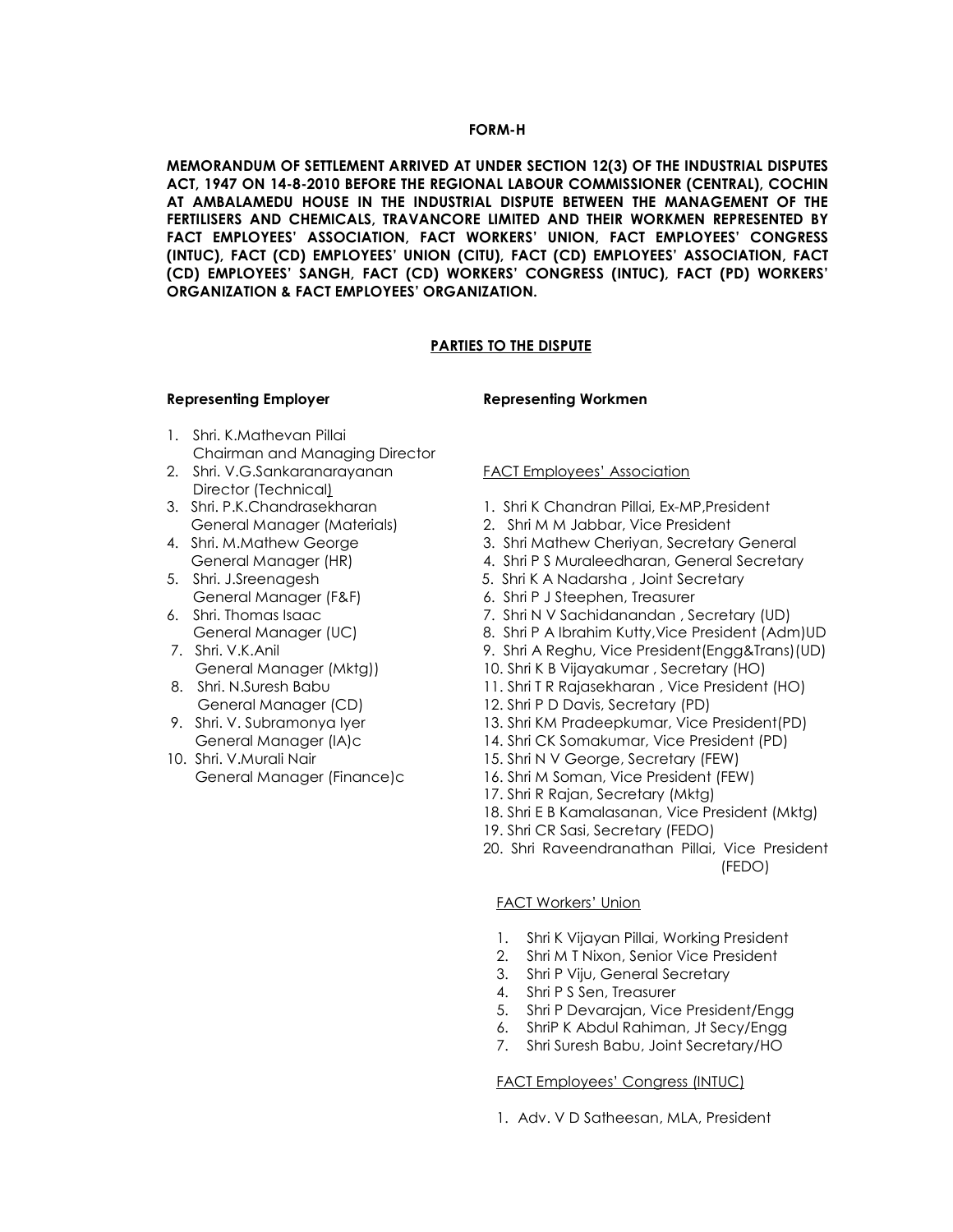- 2. Shri B Sasidharan, Working President
- 3. Shri Saju Varghese, Vice President
- 4. Shri KC Raphael, General Secretary
- 5. Shri V A Nazar, Secretary
- 6. Shri V Madhu, Secretary
- 7. Shri PJ Jobinson, Secretary, UD
- 8. Shri KS Nandakumar, Jt Secretary/Admn,UD
- 9. Shri Jude Mendez, Joint Secretary, Opns,UD
- 10. Shri PP Joseph, Joint Secretary/Engg,UD
- 11. Shri Victor John KJ, Secretary, PD
- 12. Shri V A Sayed Mohammed,Jt Secy, Engg.,PD
- 13. Shri PP Murali, Joint Secretary, Opns.,PD
- 14. Smt Mercy Ignatious, Secretary,FEDO
- 15. Shri MV Augustine, Secretary. FEW
- 16. Shri MA Pradeep, Secretary, HO
- 17. Shri TM Rajan, Secretary (Mktg)
- 18. Shri B Rajendran, Secretary (Mktg)

#### FACT (CD) Employees' Union

- 1. Shri PS Ashraf, General Secretary
- 2. Shri KC Baby, Vice President/Engg
- 3. Shri MA Sureshkumar, Vice President
- 4. Shri TK Jamal, Joint Secretary,/Opns.
- 5. Shri CR Moheswaran, Joint Secretary/Engg
- 6. Shri K Chandrasekharan, Jt Secy/Admn
- 7. Shri AK Manoharan, Treasurer.

#### FACT (CD) Employees' Association

- 1. Shri Ajay Tharayil, President
- 2. Shri KA Varghese, General Secretary
- 3. Shri V V Johny, Vice President/Engg
- 4. Shri CK Joy, Vice President/Opns
- 5. Shri AK Muhammed Ali, Jt Secy/Opns.
- 6. Shri Jose A Immanuel, Jt Secretary/Engg
- 7. Shri KP Suresh Babu, Joint Secretary/Admn.
- 8. Shri VK Ravindran Pillai, Treasurer

#### FACT (CD) Employees' Sangh

- 1. Shri Thulaseedharan Pillai, Vice President
- 2. Shri M Santhoshkumar, General Secretary
- 3. Shri KG Ajithkumar, Joint Secretary/PHD
- 4. Shri MP George, Joint Secretary, Transp.
- 5. Shri VK Kamalasanan, Treasurer

### FACT (CD) Workers' Congress (INTUC)

- 1. Adv KP Haridas, President
- 2. Shri R Sreekumar, General Secretary
- 3. Shri VK Kuttappan, Vice President/Engg
- 4. Shri MO Poulose, Vice President /Opns
- 5. Shri KP Poulose, Joint Secretary/Opns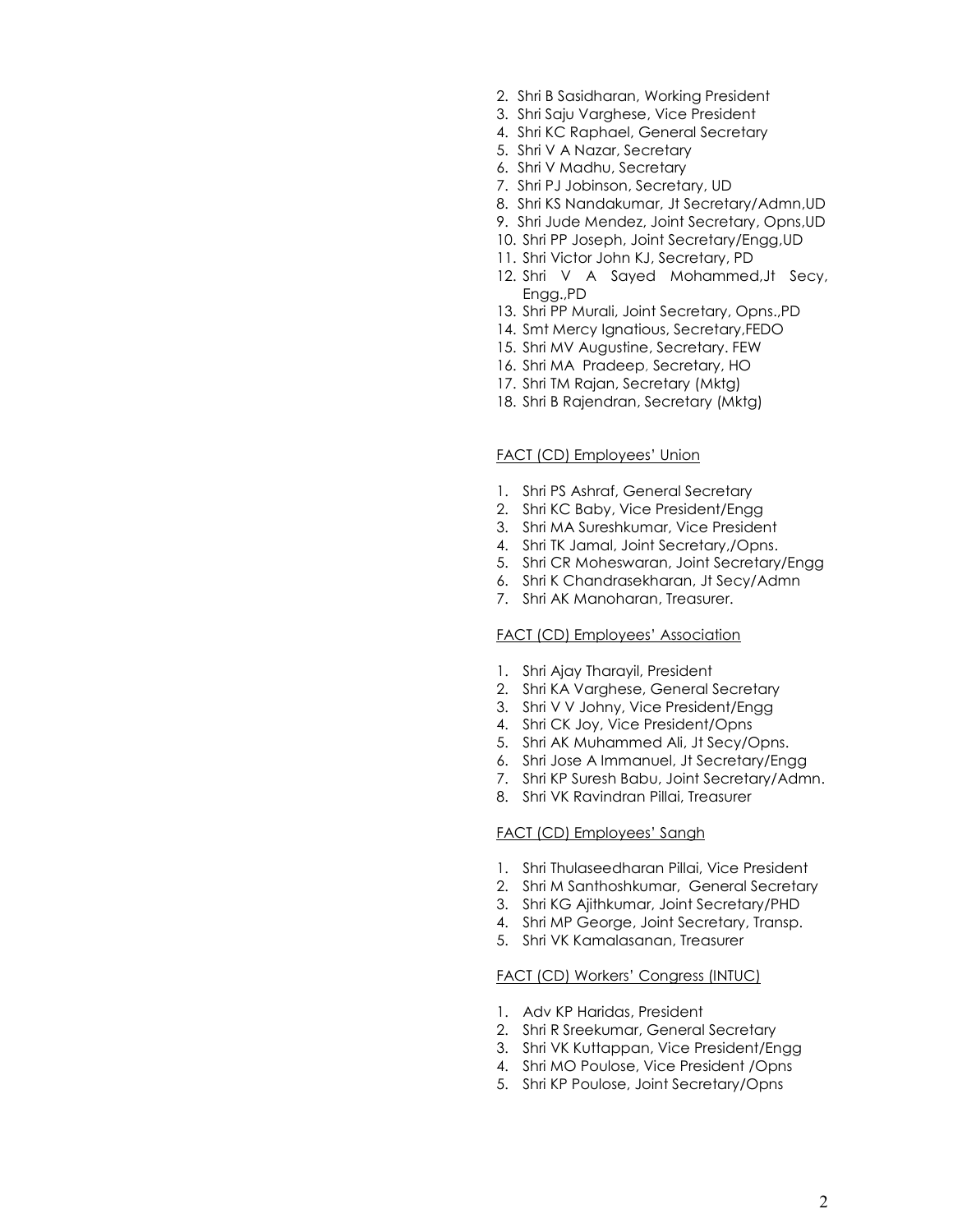- 6. Shri A Viswanathan, Joint Secretary/Engg
- 7. Shri KK Gopalakrishnan, Treasurer

#### FACT (PD) Workers' Organization

- 1. Adv Sebastian C Kappan, President
- 2. Shri CP John, Working President
- 3. Shri KP Premkumar, Vie President
- 4. Shri KR Suresh, Vice President
- 5. Shri George Thomas, General Secretary
- 6. Shri KG Abraham, Joint Secretary
- 7. Shri EP Mony, Joint Secretary
- 8. Shri Sabu Varghese, Joint Secretary
- 9. Shri PM Ali, Treasurer

#### FACT Employees' Organization (BMS)

- 1. Adv N Nagaresh, President
- 2. Shri NK Mohandas, Working President
- 3. Shri KV Muralidharan, Vice President
- 4. Shri NP Sankarankutty, Vice President
- 5. Shri MK Subashanan, Vice President
- 6. Shri CR Nandakumar, Vice President
- 7. Shri MG Sivasankaran, General Secretary
- 8. Shri PB Gopinath, Secretary
- 9. Shri KB Thankaraj, Secretary
- 10. Shri R Sajikumar, Secretary
- 11. Shri PK Manjunath, Secretary
- 12. Shri KS Sadanandan, Treasurer

#### SHORT RECITAL OF THE CASE

The Long Term Settlement dated 28.8.2001 between the Company and the Trade Unions representing the workmen of all the Divisions expired on 31.12.2006 and fresh Charters of Demands were submitted by the Unions. With a view to reaching an amicable settlement in a peaceful and cordial atmosphere the parties held negotiations on the demands raised by the Unions in their said Charters of Demands, as also certain Organizational requirements. Certain mutually acceptable terms have emerged in the course of the discussions and negotiations between the parties for improving and varying the terms and conditions of service of workmen and the organizational requirements and in the conciliation conference held by the Regional Labour Commissioner (Central), Cochin on 14.8.2010 at Ambalamedu House, the following Settlement was arrived at and the said terms agreed to between the parties are embodied in this Settlement . " This Settlement covers employees of all the Divisions of FACT who are workmen as defined in Section 2(s) of the Industrial Disputes Act, 1947".

#### TERMS OF SETTLEMENT

#### 1.0 Period of Settlement:

It is agreed that the period of this Settlement will be 10 years from 01.01.2007 to 31.12.2016. However in case the tenure of pay revision for managerial employees in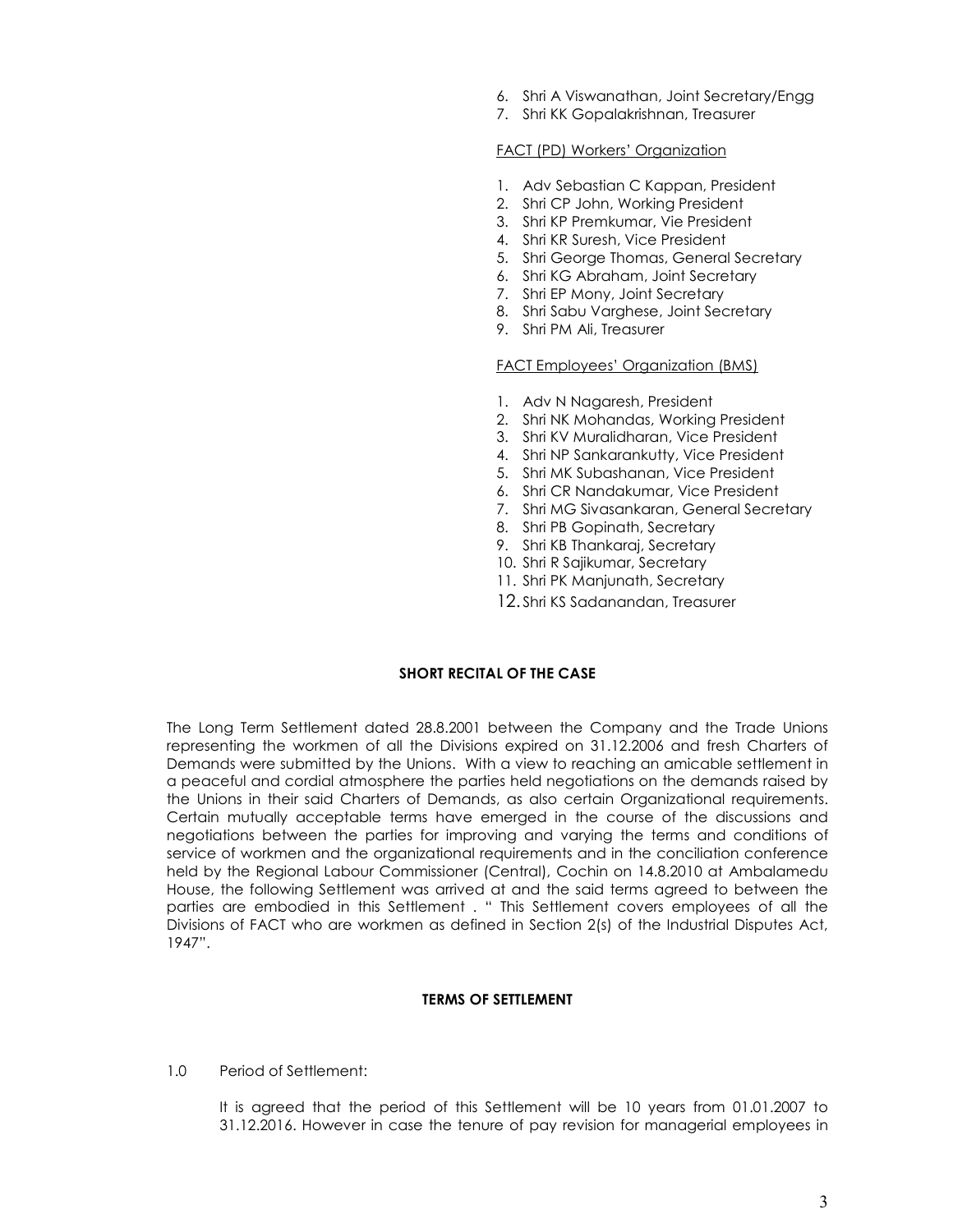the Company becomes operative for any period less than 10 years, this settlement will also be operative for the same period but in any case not less than 5 years.

#### 2.0 Scales of Pay:

All the existing scales of pay will stand revised with effect from 01.01.2007 and the revised scales of pay (including elongated scales) is set out in Annexure A.

#### 3.0 Dearness Allowance:

100% DA neutralization will continue to be adopted w.e.f. 01.01.2007. The DA as on 01.01.2007 will be zero with link point of All India Consumer Price Index(AICPI)2001 = 100, which is 126.33 as on 01.01.2007. The periodicity of adjustment will be once in three months. The quarterly DA payable from 01.01.2007 will be as in Annexure B.

#### 4.0 Fitment benefit:

Workmen covered by this Settlement and who were on scale of pay and are on the permanent rolls of the Company as on 01.01.2007 will be given fitment benefit at the rate of 30% of basic pay plus DA @ 78.2 % as on 01.01.2007 subject to the condition that basic pay for this purpose shall be limited to the maximum of the pre-revised scale of pay applicable to the workman on that date in cases where it exceeds the maximum of the scale of pay. Basic pay for this purpose will include Basic Pay, Personal Pay, Protected Personal Pay (PPP)(personal pay as per clause 6.1 of LTS dt 28.08.2001), Special Personal Pay (SPP) paid as per clause 6.2 of Long Term Settlement dated 28.08.2001 and NPP paid as per clause 22 of the LTS dated 28.08.2001, subject to the limitation specified above. NPP will not be considered as basic pay for calculation of DA.

In respect of workmen whose basic wages, together with personal pay, PPP, SPP and NPP as on 01.01.2007 has already exceeded the maximum of the pre-revised scale of pay on which they were placed on that date, the amount by which the said maximum has so exceeded will be computed and treated as protected personal pay (PPP) applicable to individuals concerned. For the purpose of fixation in the revised scale of pay in their case the basic pay will be the maximum of the prerevised scale of pay applicable to them. The protected personal pay after such fixation will be treated as basic pay for all purposes other than grant of increments and promotion fixation and will be payable separately in spite of variation, if any, in wages due to increments or promotion.

#### 5.0 Fitment method:

The basic pay of workmen who were on scale of pay and are on the permanent rolls of the Company as on 01.01.2007 will be fixed in the corresponding revised scale of pay as per fitment method given below: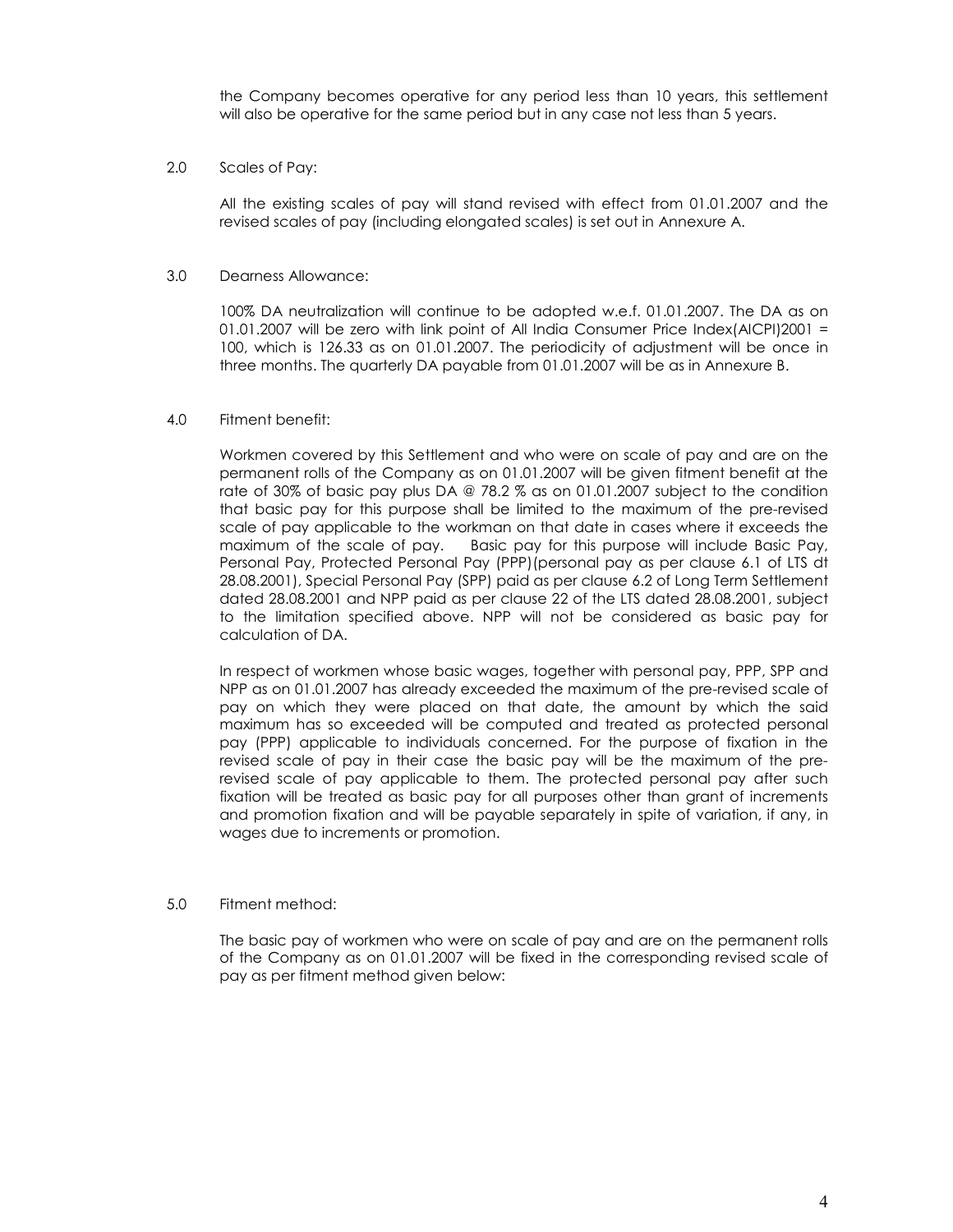| Basic Pay + PP + $ $ +<br>$PPP + SPP + NPP$ as<br>01.01.2007<br>on<br>subject to Para 4.0<br>above | DA @ 78.2% of<br>(Basic Pay + PP<br>$+$ PPP $+$ SPP) |  | 30% of<br>$A + B$ | Total amount |
|----------------------------------------------------------------------------------------------------|------------------------------------------------------|--|-------------------|--------------|

The amount at (D) would be rounded off to the next multiple of Rs. 10/- to arrive at the revised basic pay and fixed in the revised scale of pay.

- 5.1 Workmen will first be given the benefit as per clause (4) above and placed in the revised scale of pay on 01.01.2007 as per clause (5) above. Thereafter in the case of workmen who earned Annual Increment / stagnation increments / Placements / Promotions on or after 01.01.2007, the same will be effected in the revised scale of pay with revised rates following the rules applicable to promotion and grant of increment. However in the case of workmen whose date of annual increment is prior to 01.01.2007 and was postponed to a date on or after 01.01.2007 due to loss of pay, such workmen will be given their increment on the new date only at the rate applicable on the original due date and the amount will be rounded off to the next multiple of ten rupees.
- 5.2 Workmen joining the services of the Company on or after 01.01.2007 and drawing the starting basic pay in a pre revised scale, shall be fitted at the minimum of the revised basic pay in the corresponding revised scale of pay.

Example:

| Scale of pay (pre revised) | : Rs. 4300 - 80 - 4700 - 90 - 6050 |
|----------------------------|------------------------------------|
| Scale of pay (revised)     | : Rs. 8050 - 19400                 |

|              | Basic pay as on 01.01.2007                       | Rs. 5330   |
|--------------|--------------------------------------------------|------------|
|              | <b>PP</b>                                        | Rs. 80     |
|              | <b>PPP</b>                                       | Rs. 107    |
|              | <b>SPP</b>                                       | Rs. 360    |
| A            | Total                                            | Rs. 5877   |
| B            | DA at 78.2% of A                                 | Rs. 4596   |
| $\mathsf{C}$ | Notional Personal Pay                            | Rs. 72     |
| D            | Fitment Benefit at the rate of 30% of            | Rs. 3163.5 |
|              | (A + B + C )                                     |            |
| E            | Total amount $(A + B + C + D)$                   | Rs.13708.5 |
| E            | <b>Revised Basic Pay</b>                         | Rs. 13710  |
|              | i.e. amount at (F) rounded off to the next Rs 10 |            |
|              | (amounts less than 50 paise will be ignored.)    |            |
|              |                                                  |            |

#### 5.3 Increment :

It is agreed that the annual increment will be at the rate of 3% of the revised basic pay. The resultant amount would be rounded to the next multiple of Rs 10/- (amounts less than 50 paise will be ignored). If the basic pay of workman reaches the maximum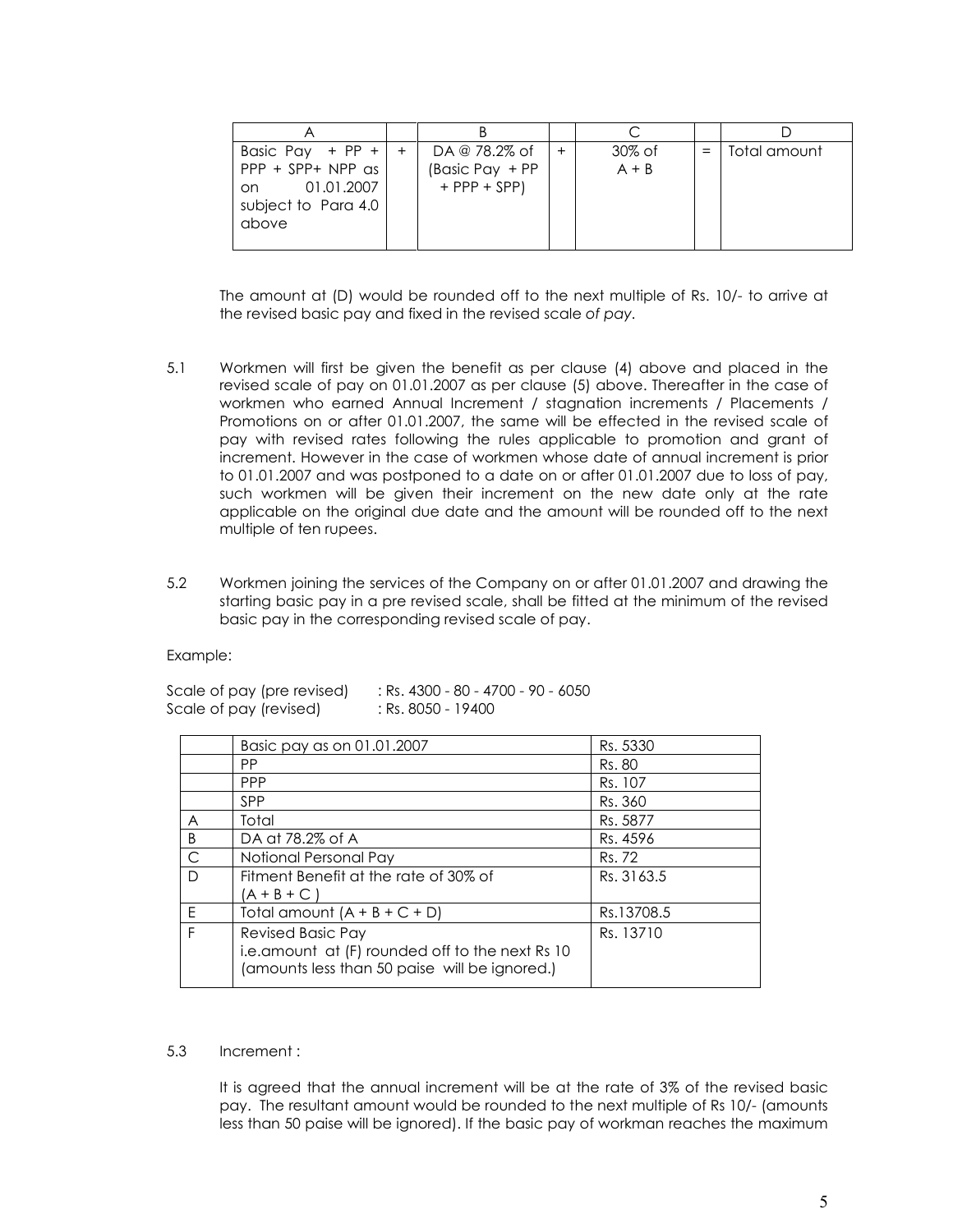of the revised scale of pay, the existing system of granting biennial increments will continue.

5.4 Pay fixation on promotion:

One increment equal to the increment being drawn by the workmen in the scale of pay before such promotion would be granted and pay fixed in the promoted scale of pay and rounded off to the next multiple of Rs.10/-(amounts less than 50 paise will be ignored).

- 5.5 Payment of revised wages (Basic pay and DA) and applicable contributions to PF on the above basis will be made from 01.08.2008.
- 5.6 If a senior was getting a higher Basic Pay than his junior as on 01.01.2007 including PP, PPP and SPP, but subsequently the junior gets a higher Basic Pay on grant of annual increment in the revised grade on due date or on promotion to the same category as the senior, by drawing a higher increment rate and promotion fixation benefit in the promoted revised grade, then the Basic Pay of the senior will be stepped up to the Basic Pay of the junior with effect from the date on which the junior gets a higher Basic Pay than the senior and the date of annual increment of the senior will also be the date of annual increment of that of the junior subject to variations if any on account of loss of pay etc. Junior-senior relationship for this purpose will be the same as the junior-senior relationship for the purpose of promotion, the senior should also have more/equal service in the Company and should have drawn a higher Basic Pay consistently in the past, than the junior concerned. Service for this purpose will be the same as service reckoned for Gratuity. The option for this purpose may be exercised by the senior within six months from the date of this Settlement. If the senior employee does not opt for the above stepping up within the specified period, there will be no change in his Basic Pay or in his date of annual increment.
- 6.0 House Rent Allowance :

Effective from 01.08.2010, eligible workmen will be paid HRA based on the reclassification of cities notified by the Government of India as below:

| Cities with population | Rates of HRA     |
|------------------------|------------------|
| 50 lakhs and above (X) | 30% of Basic Pav |
| 5 to 50 lakhs (Y)      | 20% of Basic Pay |
| Less than 5 lakhs (Z)  | 10% of Basic Pay |

Basic Pay mentioned above will be the Basic Pay drawn by the workman in the prerevised scale of pay + PP + PPP + SPP + SI + Dearness Pay as on 01.08.2010 and will be frozen at that level. Classification of Cities is attached as Annexure C.

Payment of HRA on revised basic pay will be reviewed by the Management / Government of India after the financial year ending 31.03.2011 on finalization of accounts.

In case the HRA amount as per the revised rates is less than the amount of HRA currently being drawn by a workman, the shortfall will be protected as long as he remains posted in the same location. Protection thus granted will be personal to the individual workman. Once such a workman is transferred from that location, his HRA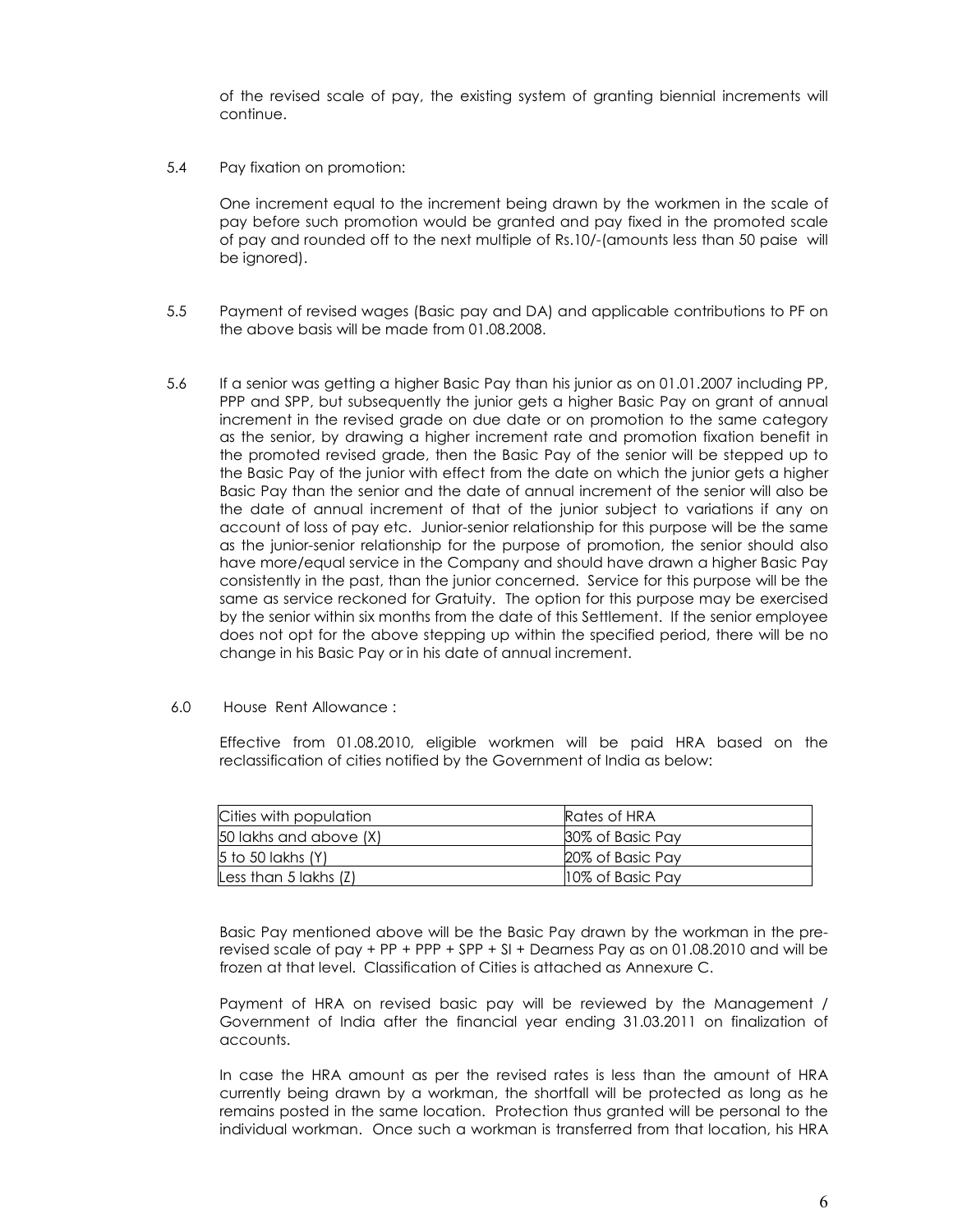will be as per the eligibility at the rates notified by the Government in respect of the new place of posting. The other rules and conditions for the payment of HRA shall be as per the guidelines / orders issued by the Government of India.

In the case of workmen coming on to scales of pay on or after 01.08.2010, HRA will be paid on the minimum of the applicable pre-revised scale of pay plus corresponding DP (i.e 50% of the minimum of the pre-revised scale).

For the period from 01.08.2008 (the date of implementation of merger of 50% of Dearness Allowance with Basic Pay) to 31.07.2010 the HRA already paid on the basis of the pre-revised basic pay and dearness pay in terms of the conciliation settlement dated 18.12.2008 would be treated as full and final payment towards HRA and there will be no revision/recovery in the amount of HRA already paid during the period.

- 7.0 Rent and service charges levied for the quarters provided by the Company shall continue as at present. A committee consisting of representatives of the Management and the trade unions will be constituted for examining various measures for reduction of water and energy consumption in the quarters. A review of the rent and service charges will be considered based on cost reduction effected. The Committee will submit its report by 30.11.2010.
- 8.0 City Compensatory Allowance:

The City Compensatory Allowance will stand dispensed with, effective from 1.8.2010.

9.0 Leave Travel Concession

Workmen can avail LTC facilities as applicable to a single block during the period of this Settlement subject to existing rules in this regard, modalities for implementation of which shall be announced.

#### 10.0 Shift Allowance

It is agreed that shift allowance will be as follows :

| Day shift     | : Rs. 10 per shift worked |
|---------------|---------------------------|
| Evening Shift | : Rs. 30 per shift worked |
| Night shift   | : Rs. 60 per shift worked |

These rates will be applicable from 1.8.2010

#### 11.0 Attendance Bonus

It is agreed that the Attendance Bonus will be paid on the pre-revised wages (Basic + DP + DA) as on 1.8.2010. There are some requirements from the Management towards reviewing the norms for the Attendance Bonus Scheme. As and when these norms on payment of Attendance Bonus are revised, Attendance Bonus on revised wages will be considered.

12.0 Perks and Allowances

All other Perks and Allowances will be restricted to the present level.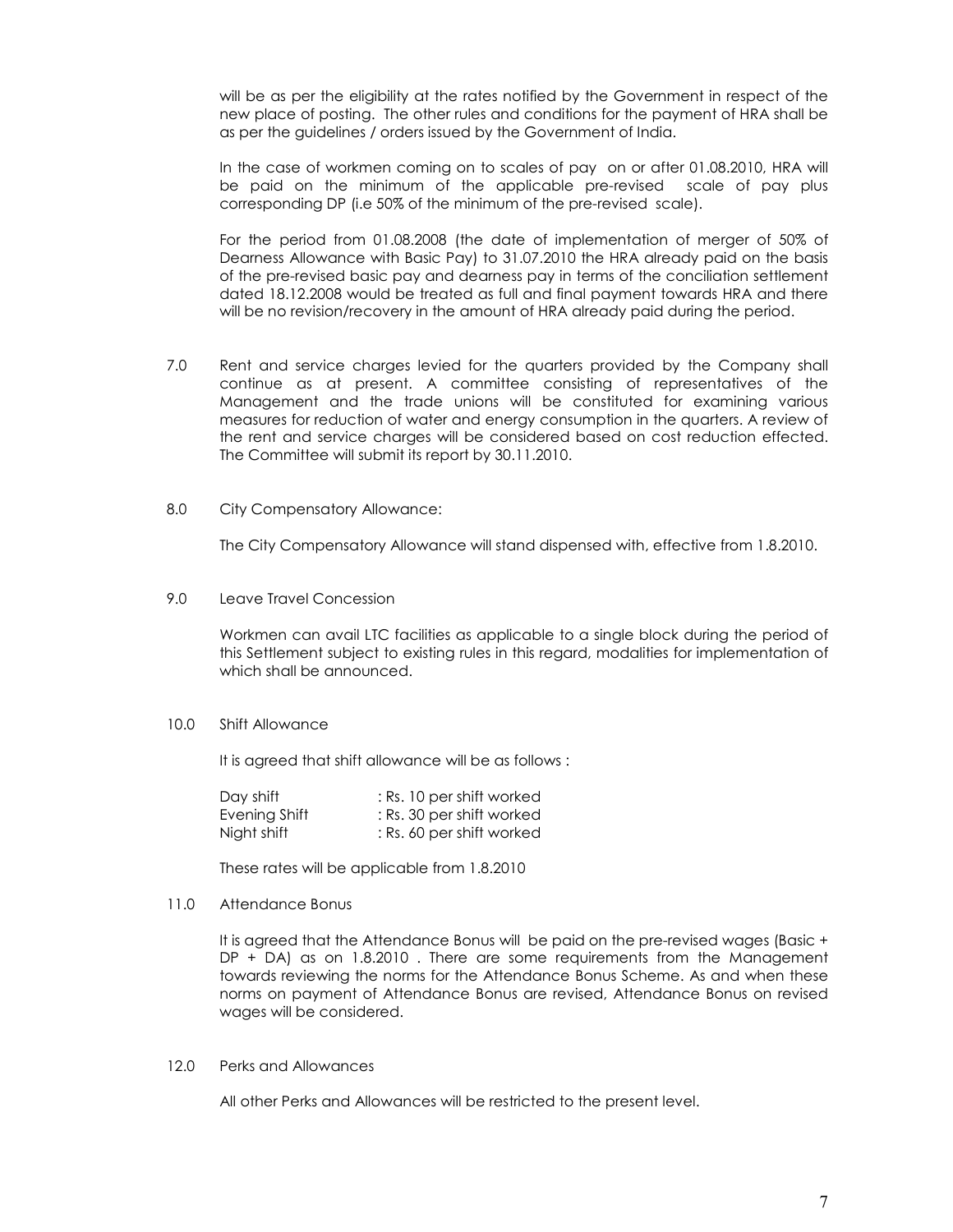Enhancement in the perks and allowances including LTC will be considered after reviewing the financial position of the Company and with the approval of the Government of India. Review will be done at the end of each financial year on finalization of accounts.

#### 13.0 Gratuity

The ceiling on payment of Gratuity is enhanced to Rs.10 lakhs with effect from 01.01.2007 and will be applicable to those covered under sub clause 22.0 below upto 24.5.2010 after which applicability of Rs.10/- lakhs ceiling will be as per provisions of Payment of Gratuity Act.

#### 14.0 Leave Encashment

It is agreed that the facility of leave encashment while in service as per applicable rules shall be on the basis of revised wages with effect from 01.08.2008.

#### 15.0 Manpower Rationalization

It is agreed between the parties that rationalization of manpower will be carried out in the non-managerial categories with a view to improve productivity and performance of the Company and for generating internal resources to offset cost of wage revision. The sanctioned strength of Non-managerial employees as per LTS dated 28/8/2001 was 4432. Subsequently the Company had been implementing various cost reduction / productivity improvement strategies on a continuous basis with the co-operation of trade unions for improving the Company's performance by which the filled strength has come down to 3176 as on 01/01/2007. The sanctioned strength of Non-managerial employees will be further optimized to a strength of 2005. It is agreed that the restructured strength of various departments / categories will be discussed and finalized within the above sanction as early as possible and in any case not later than 31.10.2010.

16.0 Redeployment of surplus personnel

The non-managerial personnel who are in excess of the revised strength consequent to the restructuring of non-managerial manpower strength will be redeployed either to other departments / sections / areas within the Division or to other Divisions to ensure the effective utilization of such personnel. The Unions shall extend their full cooperation for this purpose and the redeployment of personnel will be done in consultation with the Unions.

- 17.0 The Unions raised certain demands regarding modification to the existing stagnation scheme. The demands of the trade unions will be discussed and finalized as early as possible and in any case not later than 31.10.2010.
- 18.0 The Unions stated that workmen in lower categories in substantive wage groups I to V are getting lower fitment benefit due to abolition of FDA and service weightage and as the fitment is based on percentage of the basic pay from the 1997 settlement onwards. They have been demanding a special treatment for workers belonging to these categories particularly for those among them who do not have any opportunity for promotion to higher posts by virtue of their qualifications and have been continuing in the same post throughout. The Unions demanded that these workmen may be given some benefit to compensate their loss while implementing the wage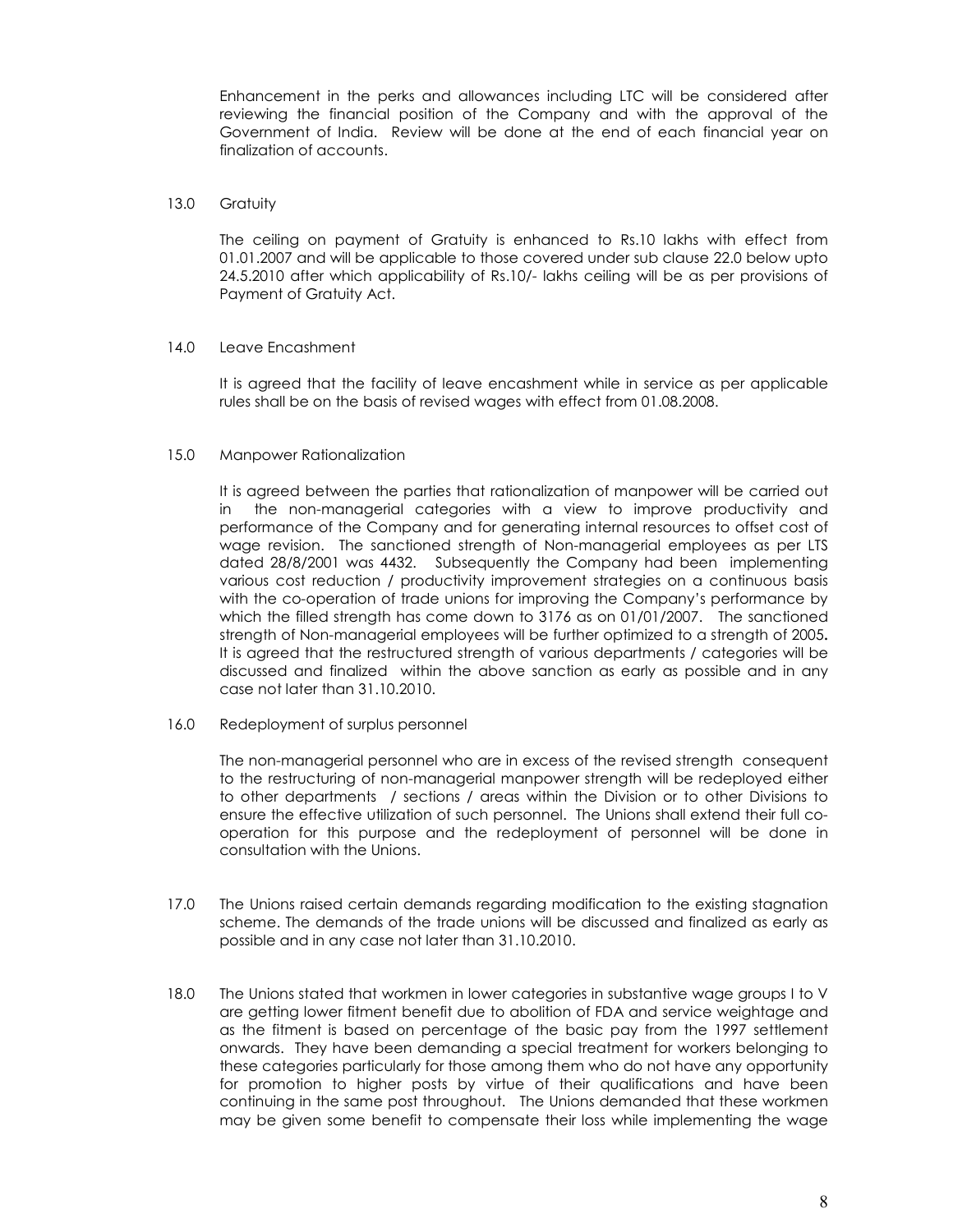revision. Since providing higher fitment / promotion benefit on wage revision to this category alone would cause anomalies with respect to other employees in the same grades, it was agreed that a provision will be discussed and finalized separately whereby those who joined in posts in substantive wage groups III or below and continuing without getting any promotion to posts in higher substantive wage groups and who are not eligible for further promotion based on their present qualification will be considered for a movement to a higher grade. Those workmen who are extended the grades as above will be required to perform interchangeable jobs with flexibility in utilisation as may be required from time to time by the Management. This will be discussed and finalized as early as possible and in any case not later than 31.10.2010.

19. 0 It is agreed that the Unions will extend full cooperation in attaining and maintaining maximum production and productivity and in removal of restrictive practices. The Management has in this context specified certain requirements which are listed below to be implemented with a view to improving production / productivity, streamlining functions in some areas, removing restrictive and wasteful practices, if any, etc.

The following will be discussed and finalized as early as possible and in any case not later than 31.10.2010 :

- Integration of UD and PD as Udyogamandal Complex.
- Integration of Promotion Policies of all divisions into a common policy including issues related to centralized departments
- Mechanization of Bagging and Loading operations for improving labour productivity and for cost reduction by fully utilizing available strength.
- Common Pay scales for same categories across divisions.
- Norms for Gypsum loading to be fixed.
- Implementing alternative systems / methods for quality improvement and cost reduction in areas like canteen, garage, sweeping etc.
- Common non managerial welfare fund
- Combining of UD & CD PF Trusts.
- Introduction of Entry / Exit control system in all divisions and main offices and surveillance system in product loading areas.
- The price of meals taken by workmen from the UC and FEW canteens would be recovered by way of salary deduction based on attendance as is being done in CD.
- Review of Production Incentive Schemes/ Common Production Incentive Schemes
- Revised norms for Attendance Bonus

Common Standing Orders for all Divisions shall be discussed and finalized as early as possible and in any case not later than six months;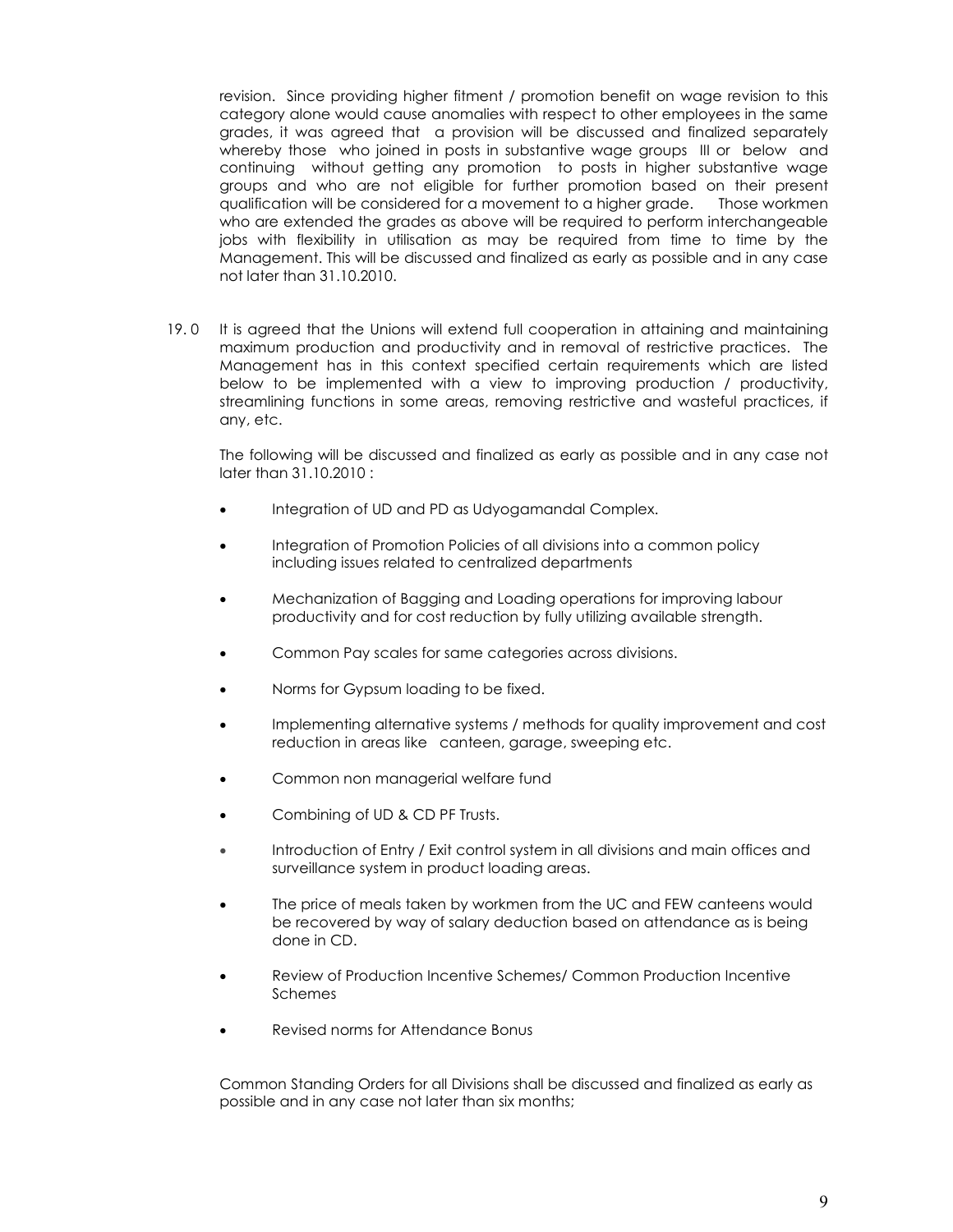Co-operation of Unions in making each business unit profitable, if required in partnership with other public sectors, as and when needed.

20.0 Arrears

Payment of arrears of basic pay and DA and statutory benefits of PF and annual bonus on account of this wage revision for the period from 01.01.2007 to 31.07.2008 will be reviewed by the Management / Government based on the Company's financial position and its other liabilities towards employees after each financial year after finalization of accounts. The first review shall be after the financial year ending 31.03.2011.

21.0 The wages for August 2010 payable on 31.8.2010 and thereafter will be on revised scales of pay and other benefits as per this Settlement.

 Payment of revised wages payable to workmen from 01.08.2008 to 31.7.2010 will be after adjusting the amount of pre-revised Basic + Dearness Pay and applicable DA & statutory benefits of Provident Fund already paid during the period.

 It is also agreed that the amount of recoverable advance of Rs.7000/- paid at the time of Onam as per clause 1(b) of the Conciliation Settlement dated 18.08.2009 will be adjusted against the payment of revised wages due for the period from 01.08.2008 to 31.07.2010 as per this Settlement. In the case the amount due for the period from 01.08.2008 to 31.7.2010 is less than Rs.7000/- the balance amount if any unrecovered will be deducted in 10 equal monthly instalments starting from the salary for the month of September payable on 30.9.2010.

Payment of the balance amount after adjustment as above will be made in eight equal quarterly instalments. The first quarterly instalment will be made on 20.08.2010. Subsequent quarterly instalments will be paid along with salary. Accordingly the second quarterly instalment will be along with salary for the month of November 2010 payable on 30.11.2010 and so on for the remaining instalments.

21.1 In respect of workmen who ceased to be in service of the Company on account of Superannuation/VR/Death prior to the date of this Settlement, the payment for the period from 01.08.2008 to the date of separation will be made latest by 31.10.2010.

 In respect of workmen who leave the services of the Company on or after the date of this Settlement, payment for the period from 01.08.2008 till 31.07.2010 will be made on leaving the services after adjusting the amount already paid in installments.

- 21.2 It is agreed that the terminal benefits of gratuity and leave encashment on the basis of revised wages will also be paid to those workmen who left the services on superannuation, voluntary retirement or death during the period from 01.01.2007 to the date of this settlement. The amount so due will be paid latest by 31.10.2010. In the case of voluntary retirement, the ex-gratia paid will not be re-worked consequent to the wage revision.
- 21.3 Unions took up the case of PF pension on the basis of revised wages to the workmen who left the services of the Company from 01.01.2007 onwards on account of superannuation and death. Since PF pension is paid on the basis of employer's contribution to the Employees Pension Fund under the EPF Act during the last 12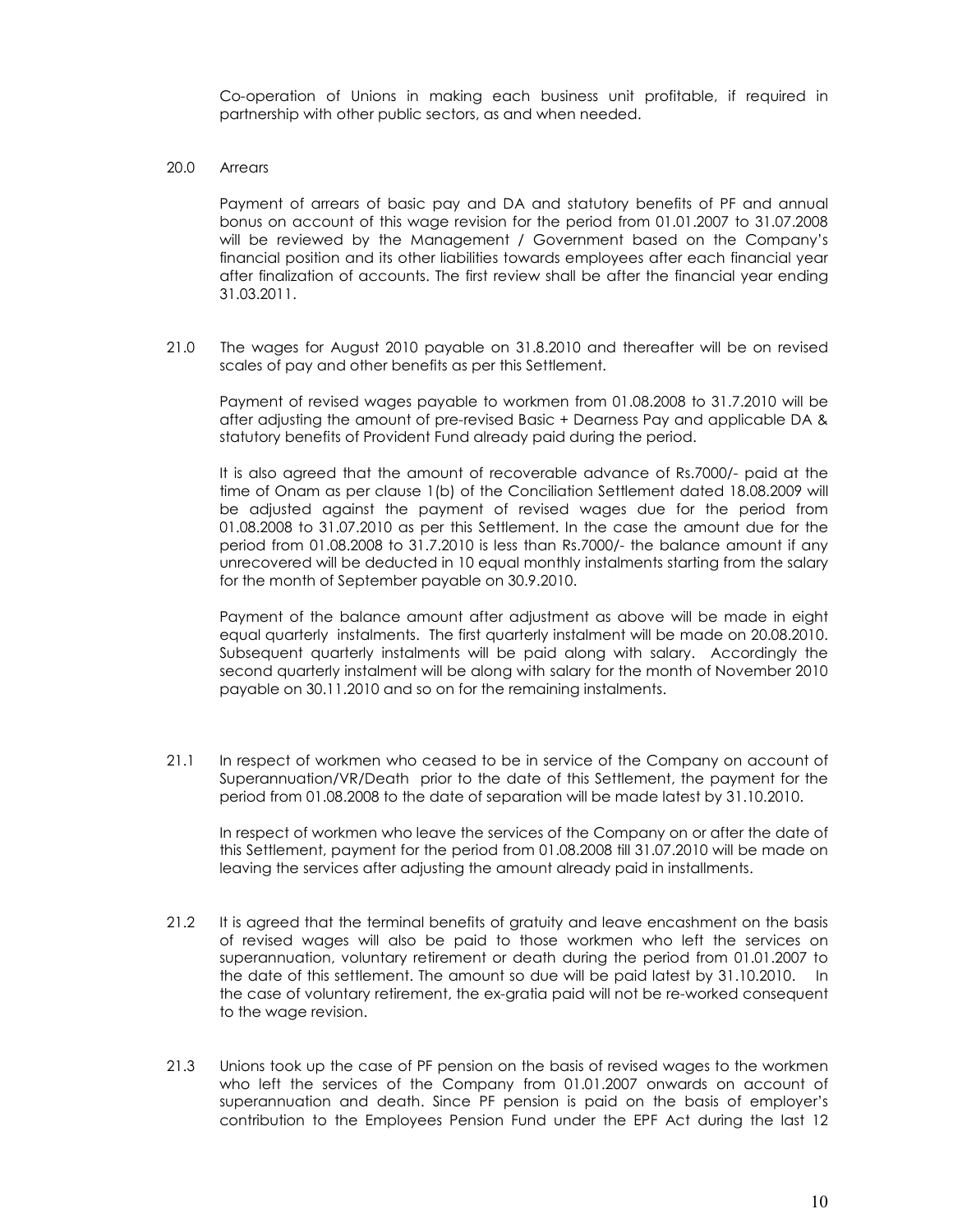months prior to the workman's date of separation, non-payment of contribution to the Pension Fund based on the revised salary would result in lower pension amount from the Fund. The unions requested that even if arrears due to the wage revision is not paid at present, the contribution to the Employees' Pension Fund on revised salary may be paid. Management stated that the matter would have to be examined from the legal angle as well as with reference to the provisions of the PF Act. The implications of the recent judgment with respect to the workmen who left the services from 01.01.1997 to 30.06.2001 would also have to be examined. The matter will be discussed separately on the basis of the above examination.

#### 22.0 Coverage

This settlement shall apply to all workmen who are borne on the permanent rolls of the Company ie. those who are confirmed in the service after probation on appointment as on the date of this Settlement and shall include the following:

- (i) Subject to clauses 20 and 21 above, those workmen who left the services on superannuation, voluntary retirement or died whilst in service on or after 01.01.2007 will be deemed to be eligible for arrears under this settlement calculated as from 01.01.2007 to the date up to which they were in the services of the Company provided they or their heirs (as the case may be) apply for the same within six months of the decision to pay arrears under the settlement. The amount of arrears if not claimed and paid within this period will be transferred to the welfare fund.
- (ii) Those who were included in the category of workmen as on 01.01.2007 and got promoted to the Managerial category thereafter during the period from 01.01.2007 to the date of such promotion.
- 23.0 This Settlement is in full and final Settlement of all demands raised by the Unions except for those for which review provisions have been provided in this settlement. The Unions agreed that all issues raised in their Memoranda of demands, other than those specifically referred to herein are waived for the period of this Settlement. The Unions also agree that they will not raise any demands involving financial commitment (other than those specifically referred to in this Settlement) during the life of operation of this Settlement, except individual grievances if any, or any claim for annual bonus.
- 24.0 The parties agreed that the rights, benefits, responsibilities and liabilities which are binding on them and which are not improved or varied in the Settlement shall continue unchanged.
- 25.0 Any dispute, difference, disagreement or controversy of any nature or character regarding the interpretation and / or implementation of the Settlement, shall be referred by either parties separately or by the Company and recognized Trade Unions together for arbitration to the appropriate authority under the Industrial Disputes Act and his decision shall be final and binding on both the parties.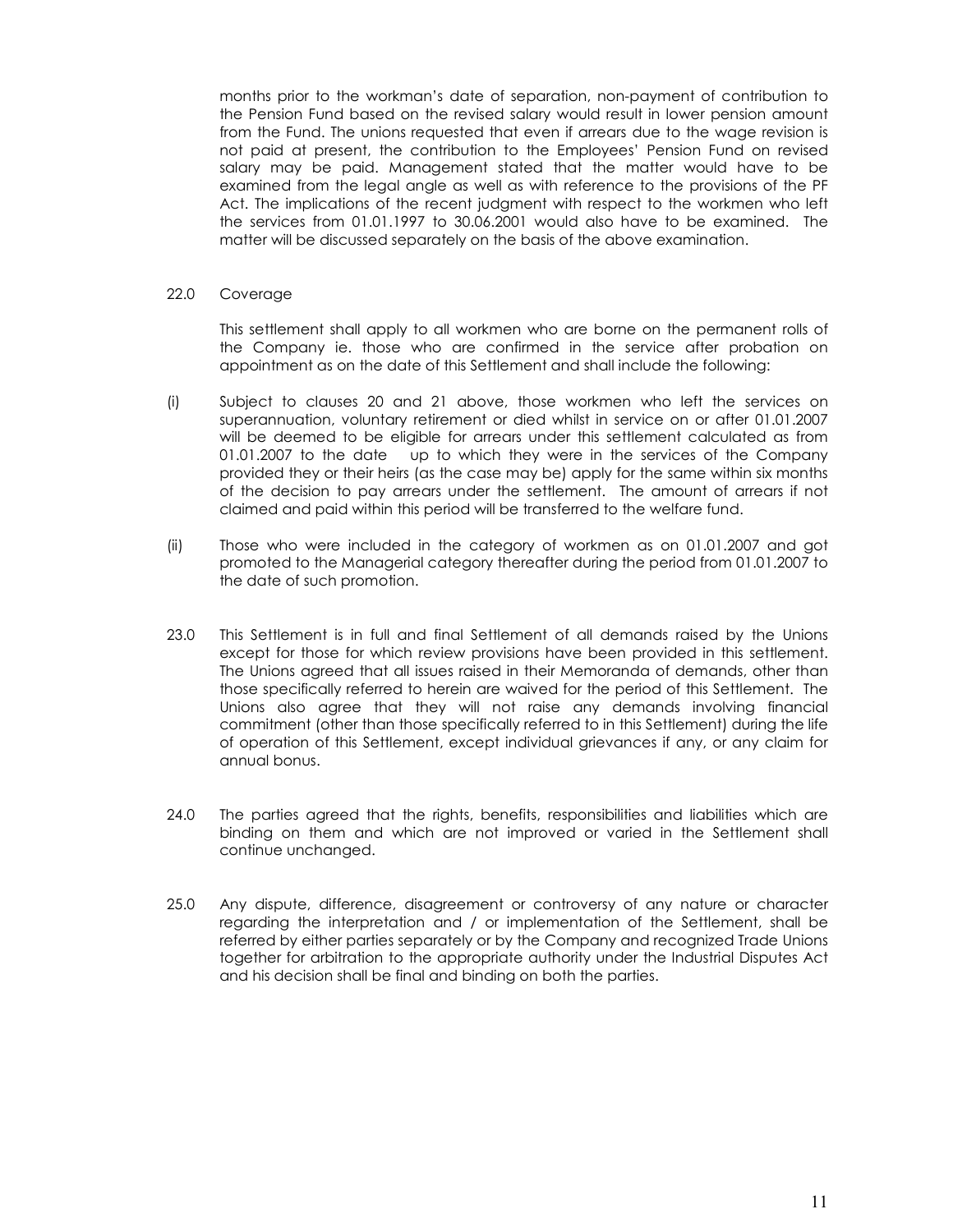# SIGNATURE OF THE PARTIES

|    | <b>Representing Employer</b>                          | <b>Representing Workmen</b>                   |
|----|-------------------------------------------------------|-----------------------------------------------|
| 1. | K.Mathevan Pillai<br>Chairman and Managing Director   |                                               |
|    | 2. V.G.Sankaranarayanan<br>Director (Technical)       | <b>FACT Employees' Association</b>            |
|    | 3. P.K.Chandrasekharan<br>General Manager (Materials) | 1. K Chandran Pillai, Ex-MP, President        |
|    |                                                       | M M Jabbar, Vice President<br>2.              |
|    | 4. M.Mathew George<br>General Manager (HR)            | 3. Mathew Cheriyan, Secretary General         |
|    |                                                       | 4. PS Muraleedharan, General Secretary        |
|    | 5. J.Sreenagesh<br>General Manager (F&F)              | 5. K A Nadarsha, Joint Secretary              |
|    |                                                       | 6. P J Steephen, Treasurer                    |
| 6. | Thomas Isaac<br>General Manager (UC)                  | 7. N V Sachidanandan, Secretary (UD)          |
|    |                                                       | 8. P A Ibrahim Kutty, Vice President (Adm) UD |
|    | 7. V.K.Anil<br>General Manager (Mktg))                | 9. A Reghu, Vice President (Engg&Trans) (UD)  |

10. K B Vijayakumar , Secretary (HO)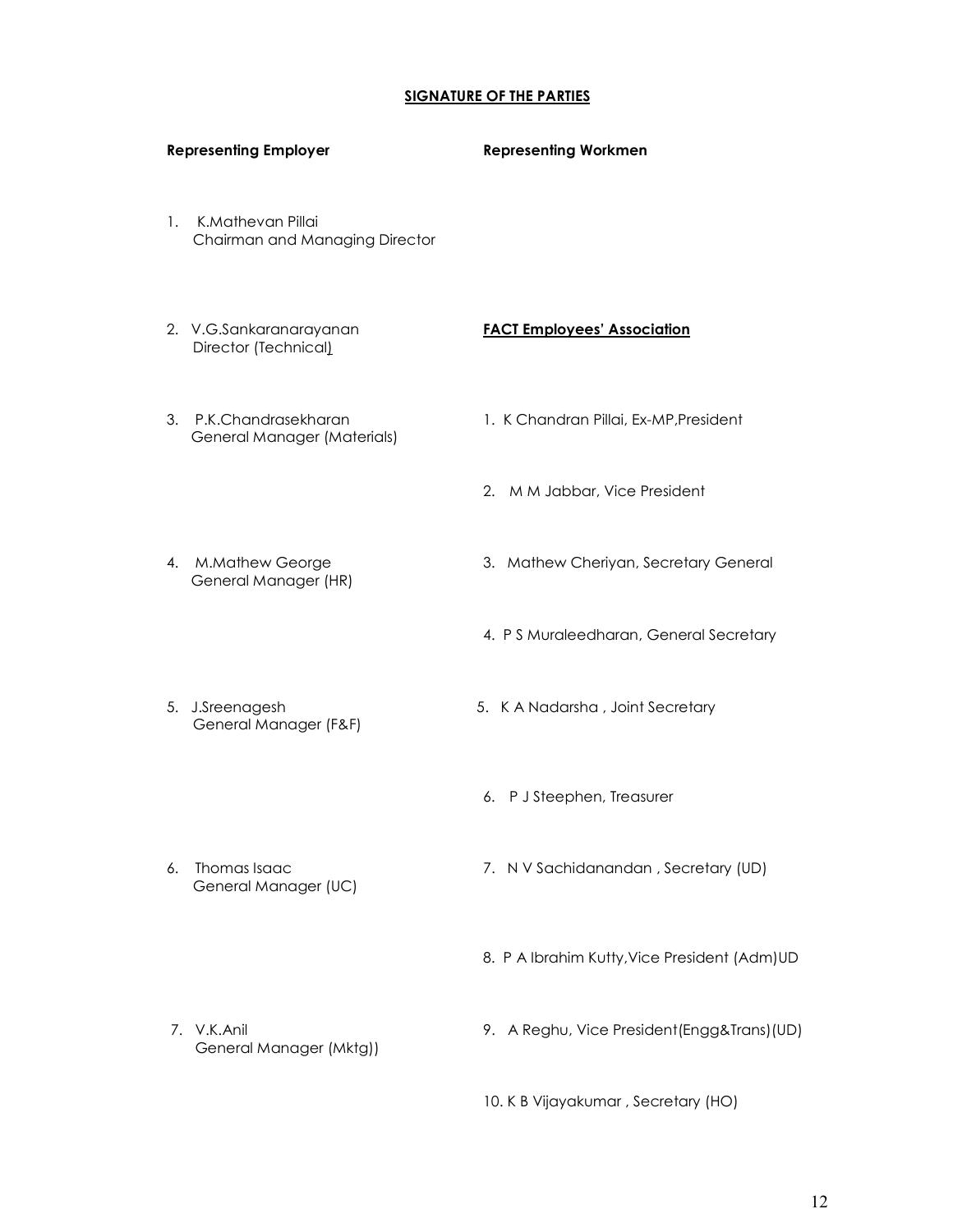- General Manager (CD)
- 8. N.Suresh Babu 11. T R Rajasekharan , Vice President (HO)
	- 12. P D Davis, Secretary (PD)

- General Manager (IA)c
- 9. V. Subramonya Iyer 13. KM Pradeepkumar, Vice President(PD)
	- 13. CK Somakumar, Vice President (PD)
- Dy General Manager (Fin)
- 10. S Hariharan 15. N V George, Secretary (FEW)
	- 16. M Soman, Vice President (FEW)
	- 17. R Rajan, Secretary (Mktg)
	- 18. E B Kamalasanan, Vice President (Mktg)
	- 19. CR Sasi, Secretary (FEDO)
	- 20. Raveendranathan Pillai, Vice President (FEDO)
	- 21. P S Rajan, Vice President (Operation)

## FACT Workers' Union

- 1. K Vijayan Pillai, Working President
- 2. M T Nixon, Senior Vice President
- 3. P Viju, General Secretary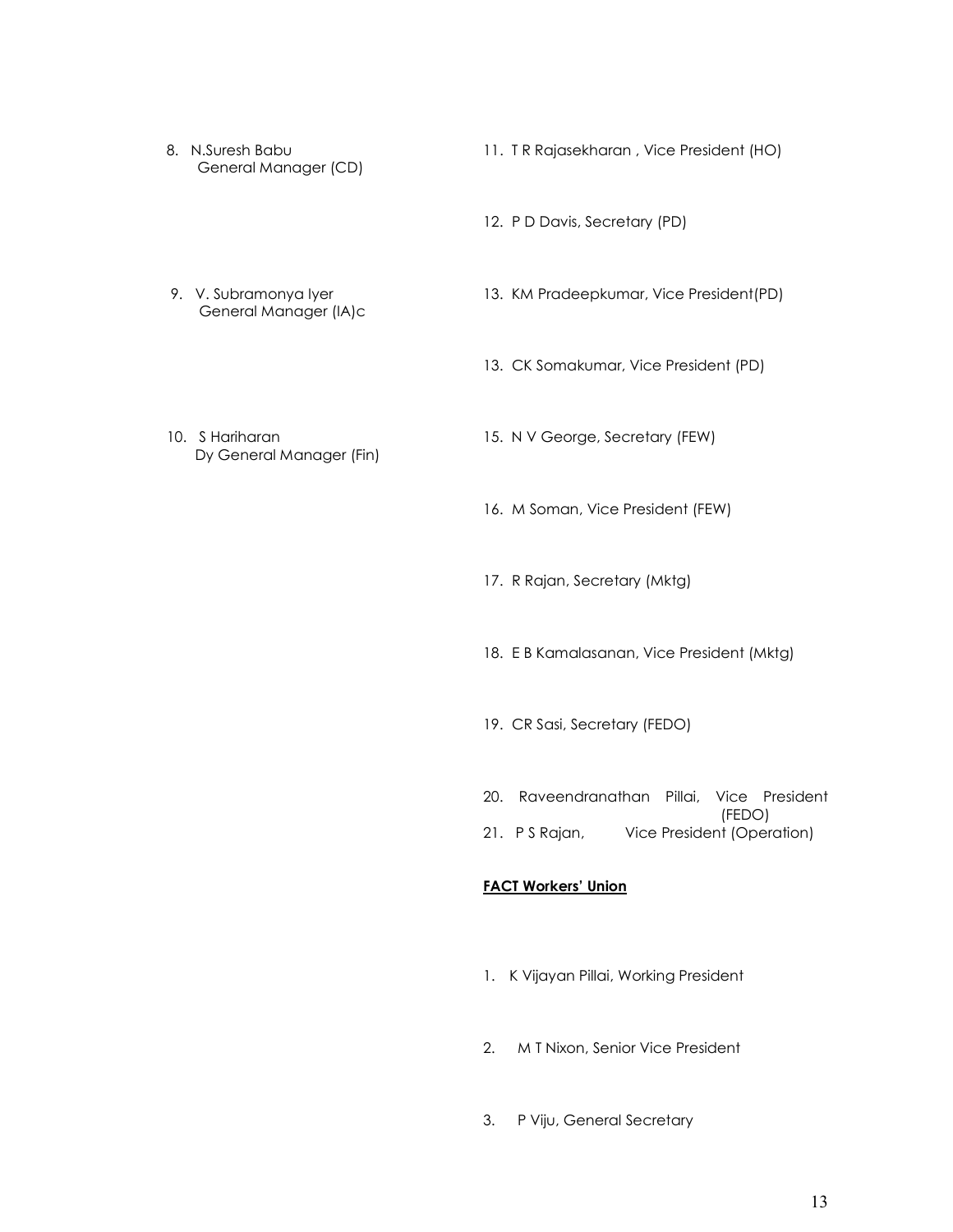- 4. P S Sen, Treasurer
- 5. P Devarajan, Vice President/Engg
- 6. P K Abdul Rahiman, Jt Secy/Engg
- 7. Suresh Babu, Joint Secretary/HO

## FACT Employees' Congress (INTUC)

- 1. Adv. V D Satheesan, MLA, President
- 2. B Sasidharan, Working President
- 3. Saju Varghese, Vice President
- 4. KC Raphael, General Secretary
- 5. V A Nazar, Secretary
- 6. V Madhu, Secretary
- 7. PJ Jobinson, Secretary, UD
- 8. KS Nandakumar, Jt Secretary/Admn,UD
- 9. Jude Mendez, Joint Secretary, Opns,UD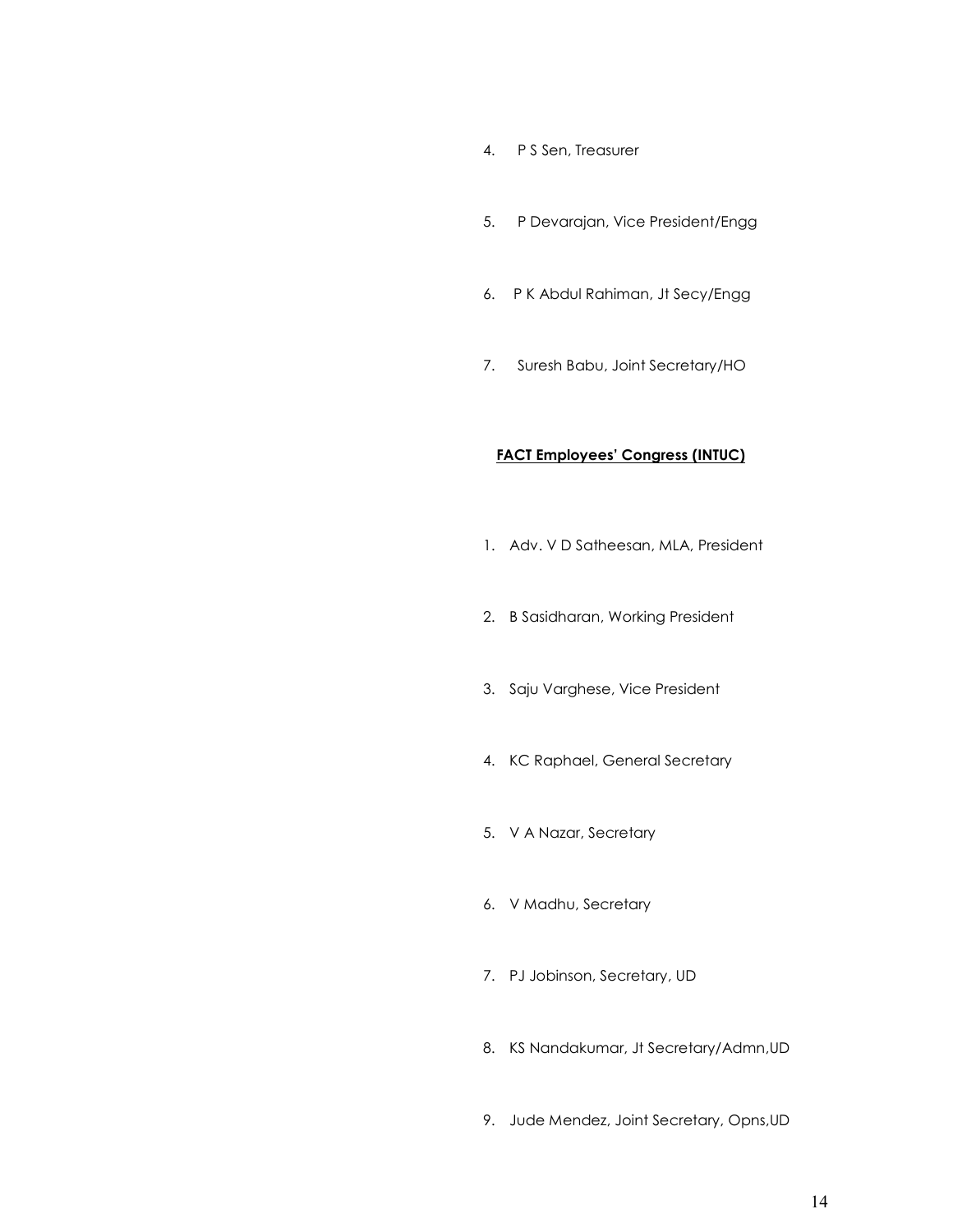10. PP Joseph, Joint Secretary/Engg,UD

- 11. Victor John KJ, Secretary, PD
- 12. V A Sayed Mohammed,Jt Secy, Engg.,PD
- 13. PP Murali, Joint Secretary, Opns.,PD
- 14. Mercy Ignatious, Secretary,FEDO
- 15. MV Augustine, Secretary. FEW
- 16. MA Pradeep, Secretary, HO
- 17. TM Rajan, Secretary (Mktg)
- 18. B Rajendran, Secretary (Mktg)

#### FACT (CD) Employees' Union

- 1. PS Ashraf, General Secretary
- 2. KC Baby, Vice President/Engg
- 3. MA Sureshkumar, Vice President/Opns
- 4. TK Jamal, Joint Secretary,/Opns.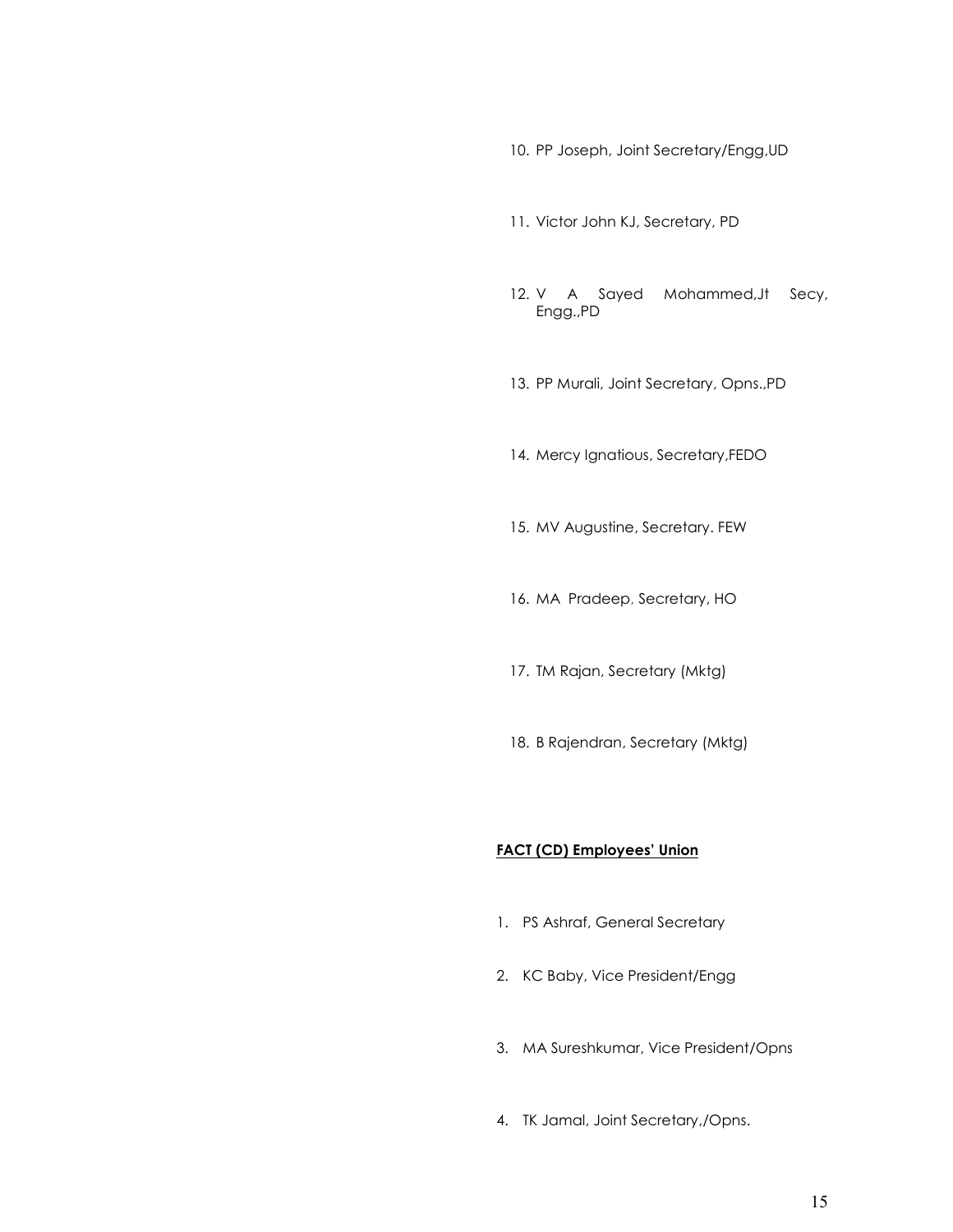- 5. CR Moheswaran, Joint Secretary/Engg
- 6. K Chandrasekharan, Jt Secy/Admn
- 7. AK Manoharan, Treasurer.

### FACT (CD) Employees' Association

- 1. Ajay Tharayil, President
- 2. KA Varghese, General Secretary
- 3. V V Johny, Vice President/Engg
- 4. CK Joy, Vice President/Opns
- 5. AK Muhammed Ali, Jt Secy/Opns
- 6. Jose A Immanuel, Jt Secretary/Engg
- 7. KP Suresh Babu, Joint Secretary/Admn
- 8. VK Ravindran Pillai, Treasurer

### FACT (CD) Employees' Sangh

1. Thulaseedharan Pillai, Vice President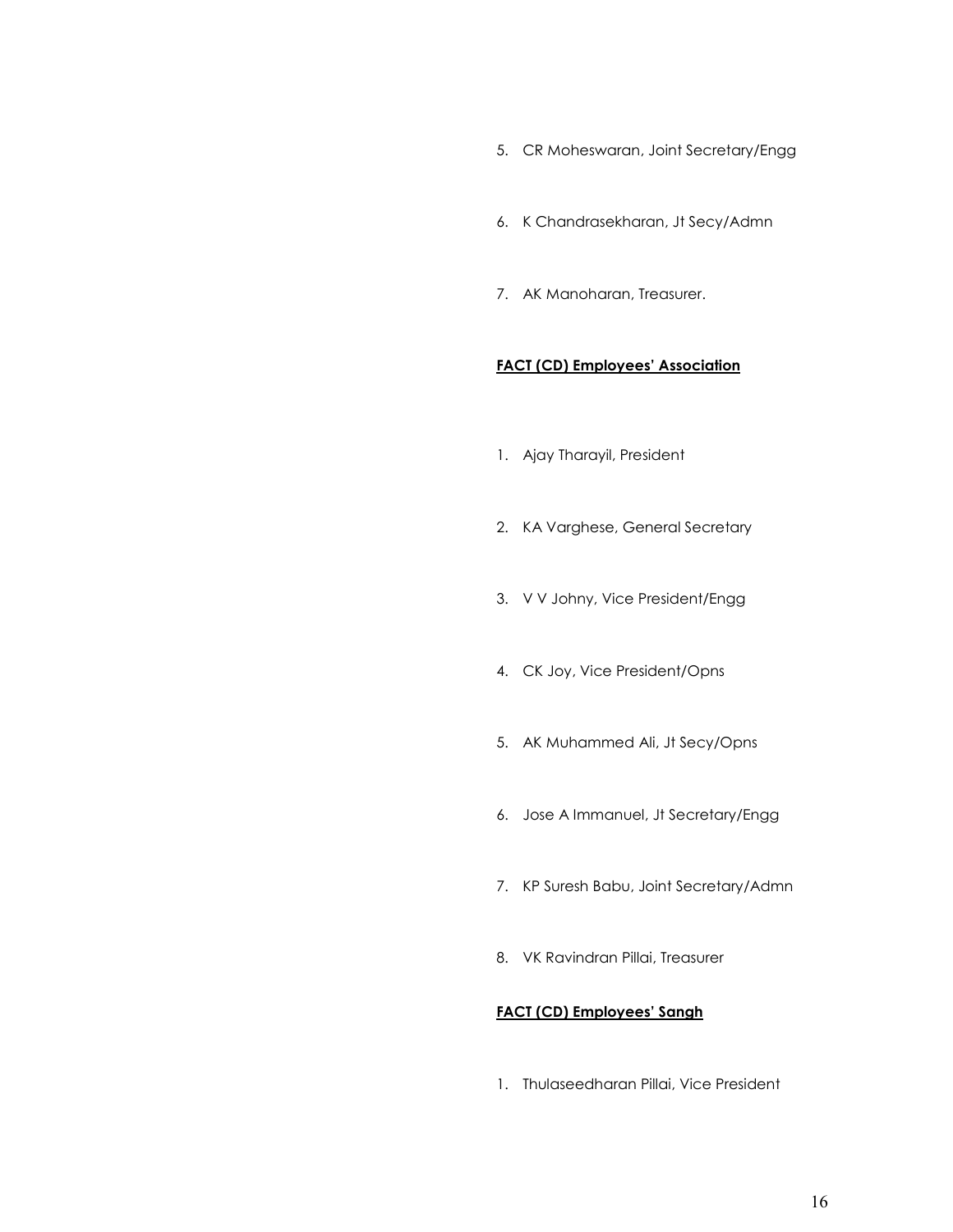- 2. M Santhoshkumar, General Secretary
- 3. KG Ajithkumar, Joint Secretary/PHD
- 4. MP George, Joint Secretary, Transp.
- 5. VK Kamalasanan, Treasurer

# FACT (CD) Workers' Congress (INTUC)

- 1. Adv KP Haridas, President
- 2. R Sreekumar, General Secretary
- 3. VK Kuttappan, Vice President/Engg
- 4. MO Poulose, Vice President /Opns
- 5. KP Poulose, Joint Secretary/Opns
- 6. A Viswanathan, Joint Secretary/Engg
- 7. KK Gopalakrishnan, Treasurer

# FACT (PD) Workers' Organization

1. Adv Sebastian C Kappan, President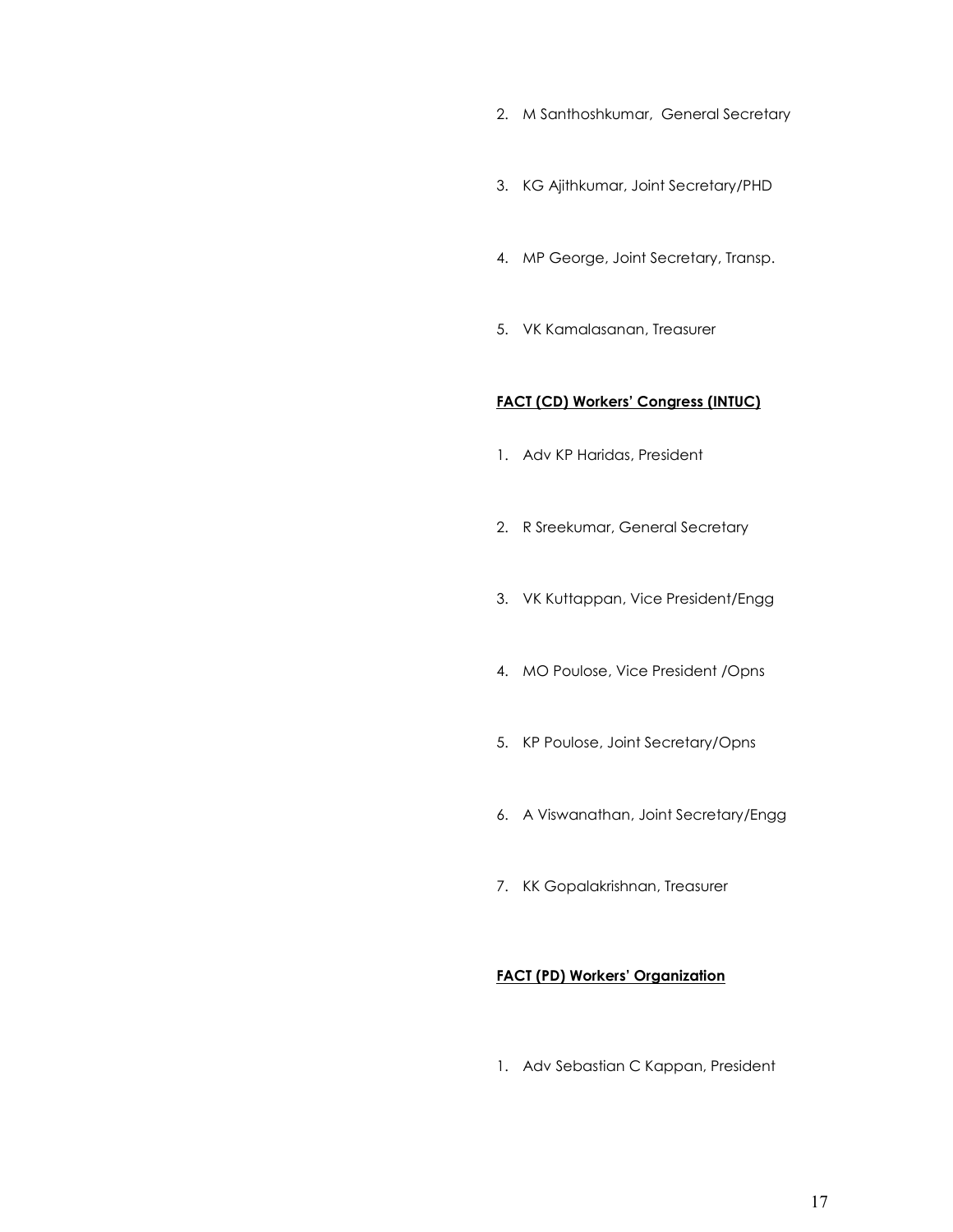- 2. CP John, Working President
- 3. KP Premkumar, Vie President
- 4. KR Suresh, Vice President
- 5. George Thomas, General Secretary
- 6. KG Abraham, Joint Secretary
- 7. EP Mony, Joint Secretary
- 8. Sabu Varghese, Joint Secretary
- 9. PM Ali, Treasurer

## FACT Employees' Organization (BMS)

- 1. Adv N Nagaresh, President
- 2. NK Mohandas, Working President
- 3. KV Muralidharan, Vice President
- 4. NP Sankarankutty, Vice President
- 5. MK Subashanan, Vice President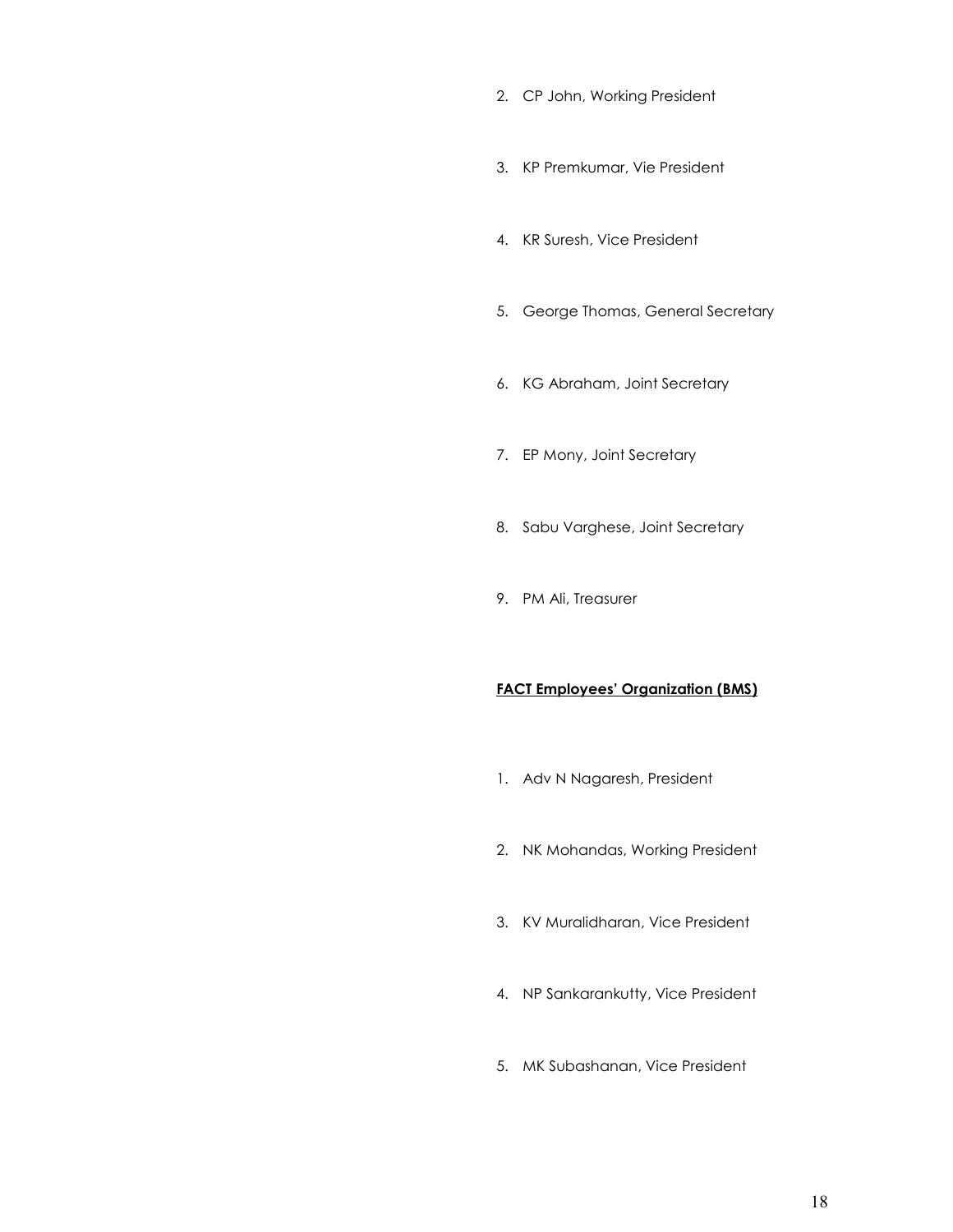- 6. CR Nandakumar, Vice President
- 7. MG Sivasankaran, General Secretary
- 8. PB Gopinath, Secretary
- 9. KB Thankaraj, Secretary
- 10. R Sajikumar, Secretary
- 11. PK Manjunath, Secretary
- 12.KS Sadanandan, Treasurer

#### WITNESSES:

- (1)
- (2)

#### SIGNED BEFORE ME ON 14th DAY OF AUGUST 2010 AT AMBALAMEDU HOUSE

## K.P.SASIDHAR REGIONAL LABOUR COMMISSIONER (CENTRAL) COCHIN (CONCILIATION OFFICER)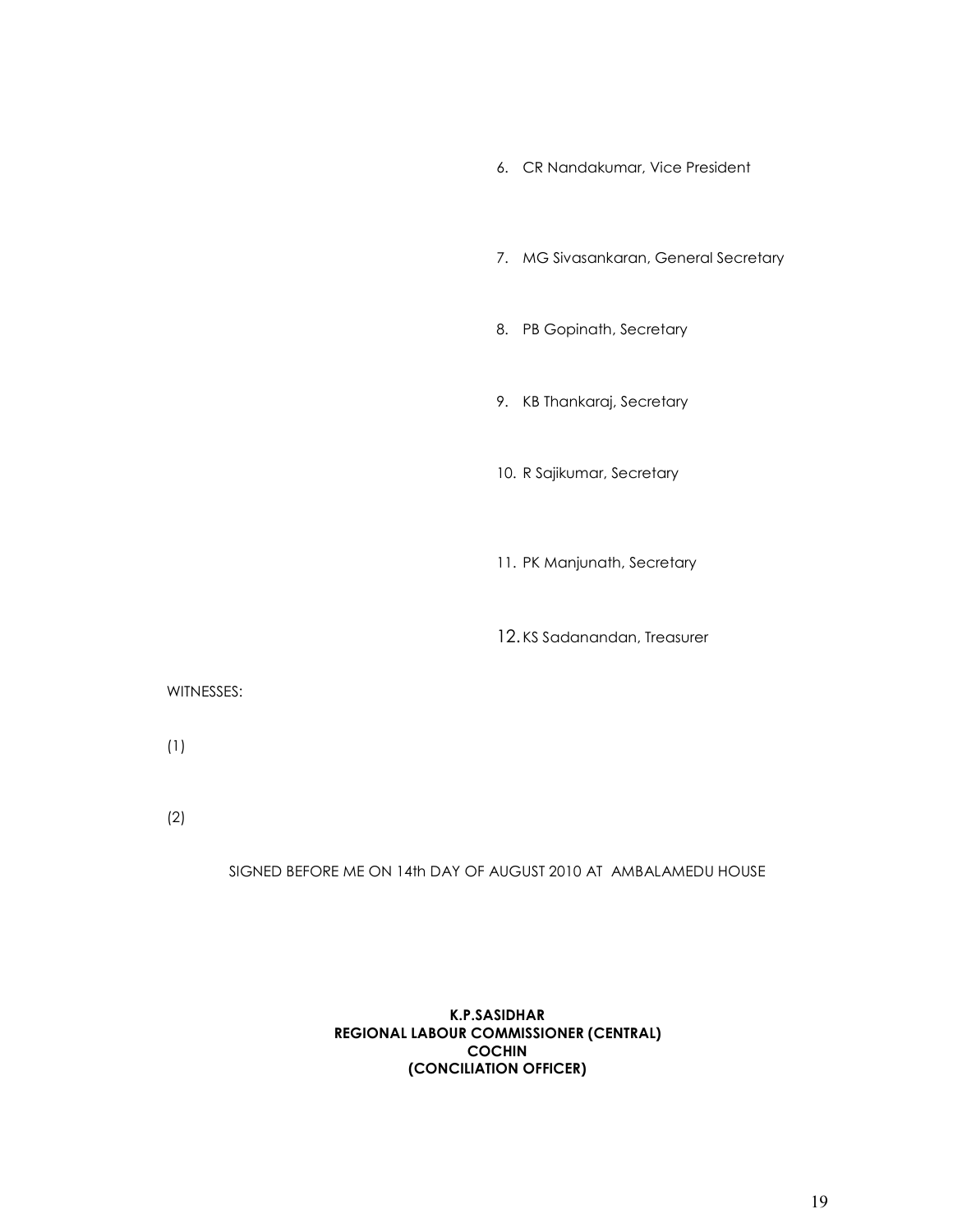### Annexure A

| Grade          | Minimum | Increment | Maximum |
|----------------|---------|-----------|---------|
|                |         |           |         |
|                |         |           |         |
| 1              | 6950    |           | 15200   |
| $\overline{2}$ | 7150    |           | 16600   |
| 3              | 7500    |           | 18000   |
| $\overline{4}$ | 8050    |           | 19400   |
| 5              | 8450    |           | 22100   |
| 6              | 8650    |           | 23300   |
| 7              | 8850    |           | 24500   |
| 8              | 9250    |           | 25700   |
| 9              | 9850    | $3\%$     | 27300   |
| 10             | 10400   |           | 29800   |
| 11             | 11200   |           | 31400   |
| 12             | 12000   |           | 32000   |
| 14             | 8650    |           | 27300   |
| 15             | 8850    |           | 27300   |
| 16             | 9250    |           | 29800   |
| 17             | 9850    |           | 31400   |
| 18             | 9250    |           | 32000   |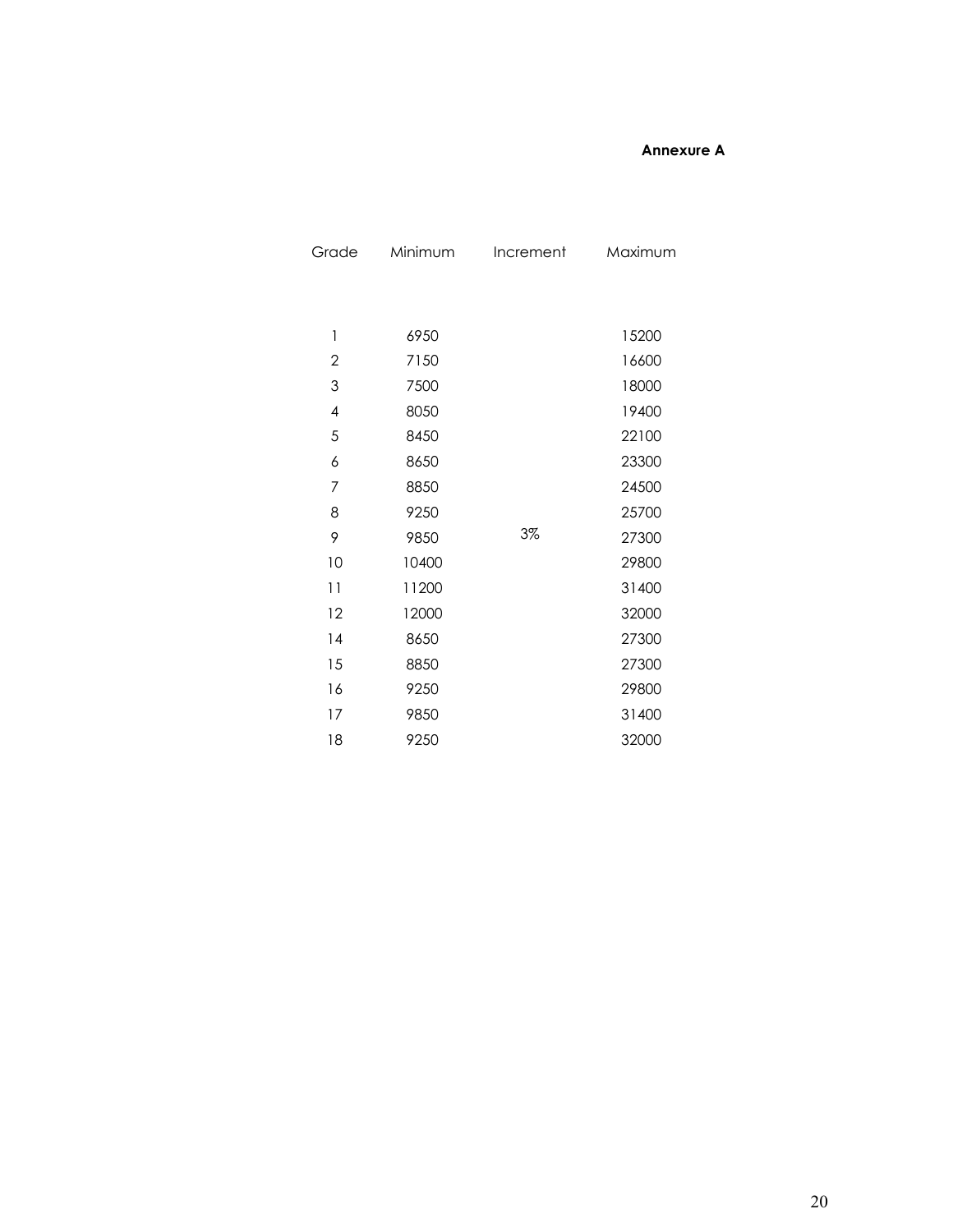## Annexure B

| Dearness Allowance for the<br>quarter commencing from | Rate of Dearness Allowance (in<br>percentage) |
|-------------------------------------------------------|-----------------------------------------------|
| 1/1/2007                                              | $\mathbf 0$                                   |
| 1/4/2007                                              | 0.8                                           |
| 1/7/2007                                              | 1.3                                           |
| 1/10/2007                                             | 4.2                                           |
| 1/1/2008                                              | 5.8                                           |
| 1/4/2008                                              | 6.3                                           |
| 1/7/2008                                              | 9.2                                           |
| 1/10/2008                                             | 12.9                                          |
| 1/1/2009                                              | 16.6                                          |
| 1/4/2009                                              | 16.9                                          |
| 1/7/2009                                              | 18.5                                          |
| 1/10/2009                                             | 25.3                                          |
| 1/1/2010                                              | 30.9                                          |
| 1/4/2010                                              | 34.8                                          |
| 1/7/2010                                              | 35.1                                          |